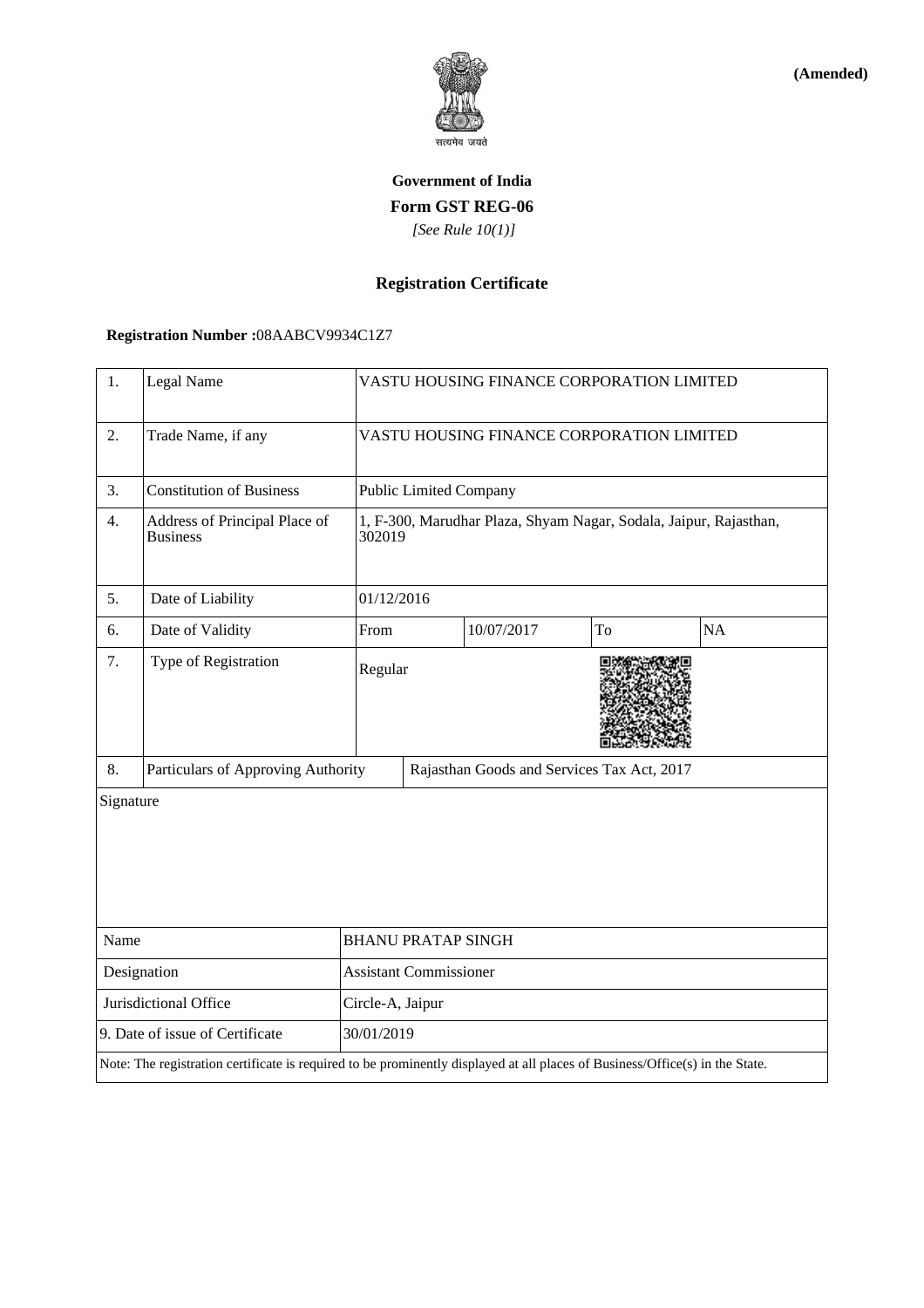

#### **Details of Additional Place of Business(s)**

| <b>GSTIN</b>       | 08AABCV9934C1Z7                           |
|--------------------|-------------------------------------------|
| Legal Name         | VASTU HOUSING FINANCE CORPORATION LIMITED |
| Trade Name, if any | VASTU HOUSING FINANCE CORPORATION LIMITED |

Total Number of Additional Places of Business(s) in the State 6

| Sr. No.        | Address                                                                                                  |
|----------------|----------------------------------------------------------------------------------------------------------|
|                | 58, 1, Hiren Mangri, main Road Sector-4, Uaidpur, Udaipur, Rajasthan, 313002                             |
| 2              | 223, 1, New Colony, Guman Pura, Kota, Kota, Rajasthan, 324007                                            |
| 3              | 1st Floor, Om Saraswati Tower, OS Moters Ki Gali Chopasni Road, Jodhpur, Jodhpur, Rajasthan,<br>342311   |
| $\overline{4}$ | Laxmi Plaza Ground Floor, Near Post office, Neem Ka Thana Road, Sahapura, Jaipur, Rajasthan,<br>332713   |
| 5              | First Floor, Panch Batti Bazaar, Hatto ki Masjid ke Samne, Tonk, Tonk, Rajasthan, 304001                 |
| 6              | 1st Floor, Surbhi Complex, Opposite Gayatri Ashram, Ajmer Road, Bhilwara, Bhilwara, Rajasthan,<br>311001 |